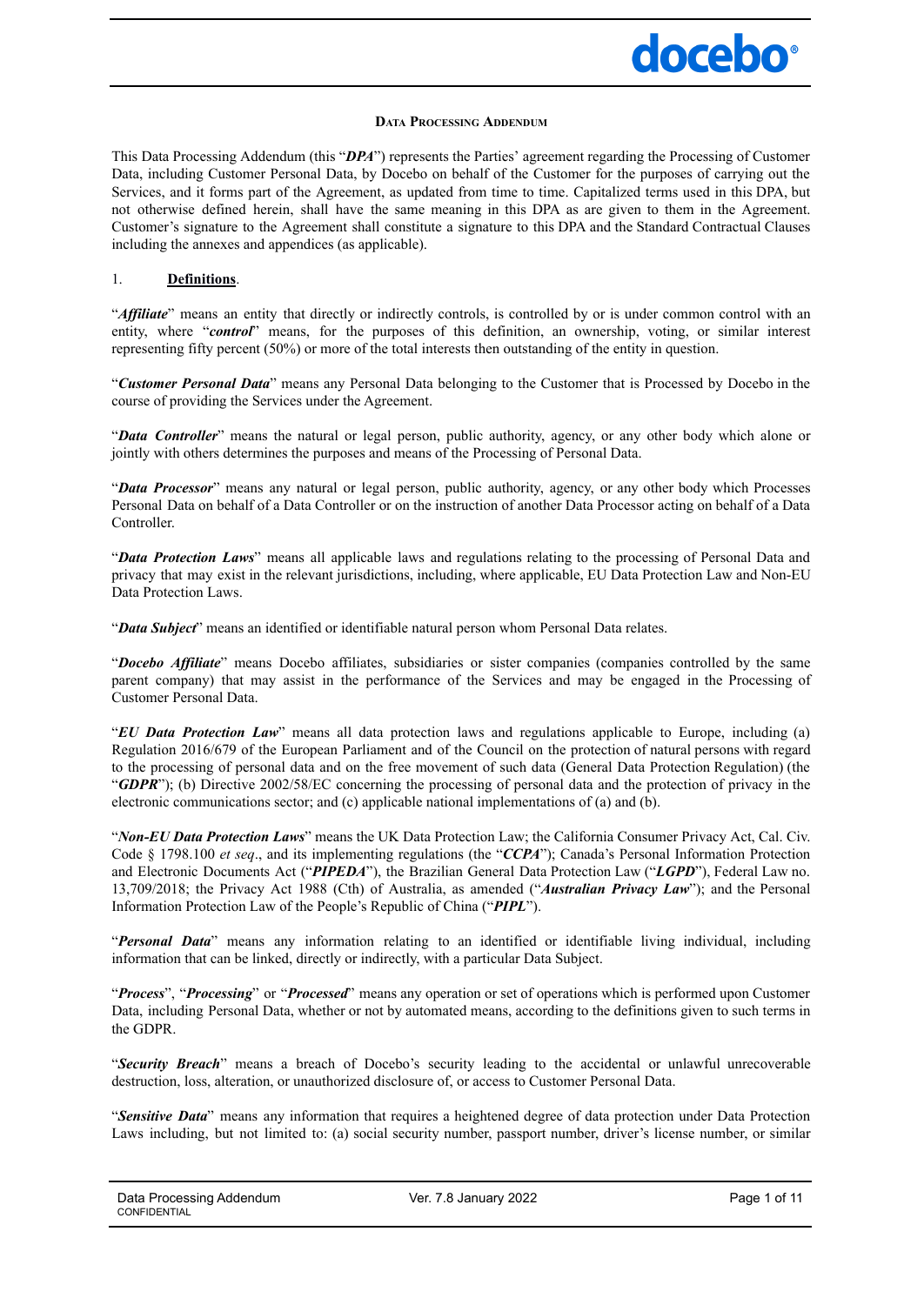

identifier (or any portion thereof); (b) credit or debit card number (other than the truncated (last four digits) of a credit or debit card); (c) financial, genetic, biometric or health information; (d) racial, ethnic, political or religious affiliation, trade union membership, or information about sexual life or sexual orientation; or (e) other information that falls within the definition of "special categories of data" under EU Data Protection Law.

"*Services*" means all services provided by Docebo in accordance with, and as defined in, the Agreement.

"*Standard Contractual Clauses*" means the standard contractual clauses as approved by the European Commission, the Swiss Federal Data Protection Authority, or the United Kingdom Information Commissioner's Office (as applicable).

"*Sub-processor*" means any Docebo Affiliate and any sub-contractor engaged in the Processing of Customer Personal Data in connection with the Services.

"*Supervisory Authority*" means any regulatory, supervisory, governmental, or other competent authority with jurisdiction or oversight over compliance with the Data Protection Laws.

"*UK Data Protection Law*" means all data protection laws and regulations applicable to the United Kingdom, including (a) the Data Protection Act 2018 and (b) Data Protection, Privacy and Electronic Communications (Amendment Etc.) (EU Exit)) Regulations 2019 ("*UK GDPR*"), each as amended, supplemented, or replaced from time to time.

## **2. Appointment and Data Processing**.

2.1 Subject to the terms of the Agreement, the Customer is the Data Controller of the Customer Personal Data or has been instructed by and obtained the authorization of the relevant Data Controller(s) to enter into this DPA in the name and on behalf of such Data Controller(s). The Customer is responsible for obtaining all of the necessary authorizations and approvals to enter, use, provide, store, and Process Customer Personal Data to enable Docebo to provide the Services.

2.2 The Customer, as the Data Controller, hereby appoints Docebo as the Data Processor in respect of all Processing operations required to be carried out by Docebo on Customer Personal Data in order to provide the Services in accordance with the terms of the Agreement.

2.3 Docebo shall collect, retain, use, disclose, and otherwise Process the Customer Personal Data *only in accordance with the Customer's documented, lawful instructions* as set forth in the Agreement and this DPA, as necessary to comply with applicable Data Protection Laws, or as otherwise agreed in writing. The Parties agree that the Agreement and this DPA set out Customer's complete instructions to Docebo in relation to the Processing of Customer Personal Data. Processing outside the scope of these instructions (if any) shall require prior written agreement between the Parties and shall be subject to any additional costs that Docebo may incur in implementing such additional instructions. If, for any reason, Docebo refuses to comply with any such additional instructions, then the Customer may terminate the Agreement (and this DPA) *except if* the Customer's instructions infringe Data Protection Laws or other applicable law.

2.4 The Customer instructs Docebo to Process collected Customer Personal Data for the following purposes: (a) Processing in accordance with the Agreement and this DPA; (b) Processing initiated by Docebo Software users in their use of the Services; and (c) Processing to comply with other documented reasonable instructions provided by the Customer where such instructions are consistent with the terms of the Agreement. Docebo will Process Customer Personal Data pursuant to this DPA for the duration of the Services, and this DPA will terminate when Customer Personal Data is no longer stored and Processed by Docebo.

2.5 Docebo acknowledges that it has no right, title, or interest in the Customer Personal Data and may not sell, rent, or lease the Customer Personal Data to anyone.

2.6 The subject matter and duration of the Processing, the nature and purpose of the Processing, the type of Personal Data that will be Processed, and the categories of Data Subjects whose Personal Data is transferred to Docebo as set out in the Agreement, including this DPA, are specified in Annex B, attached hereto.

2.7 Unless otherwise agreed by Docebo, the Customer will *not* provide (or cause to be provided) any Sensitive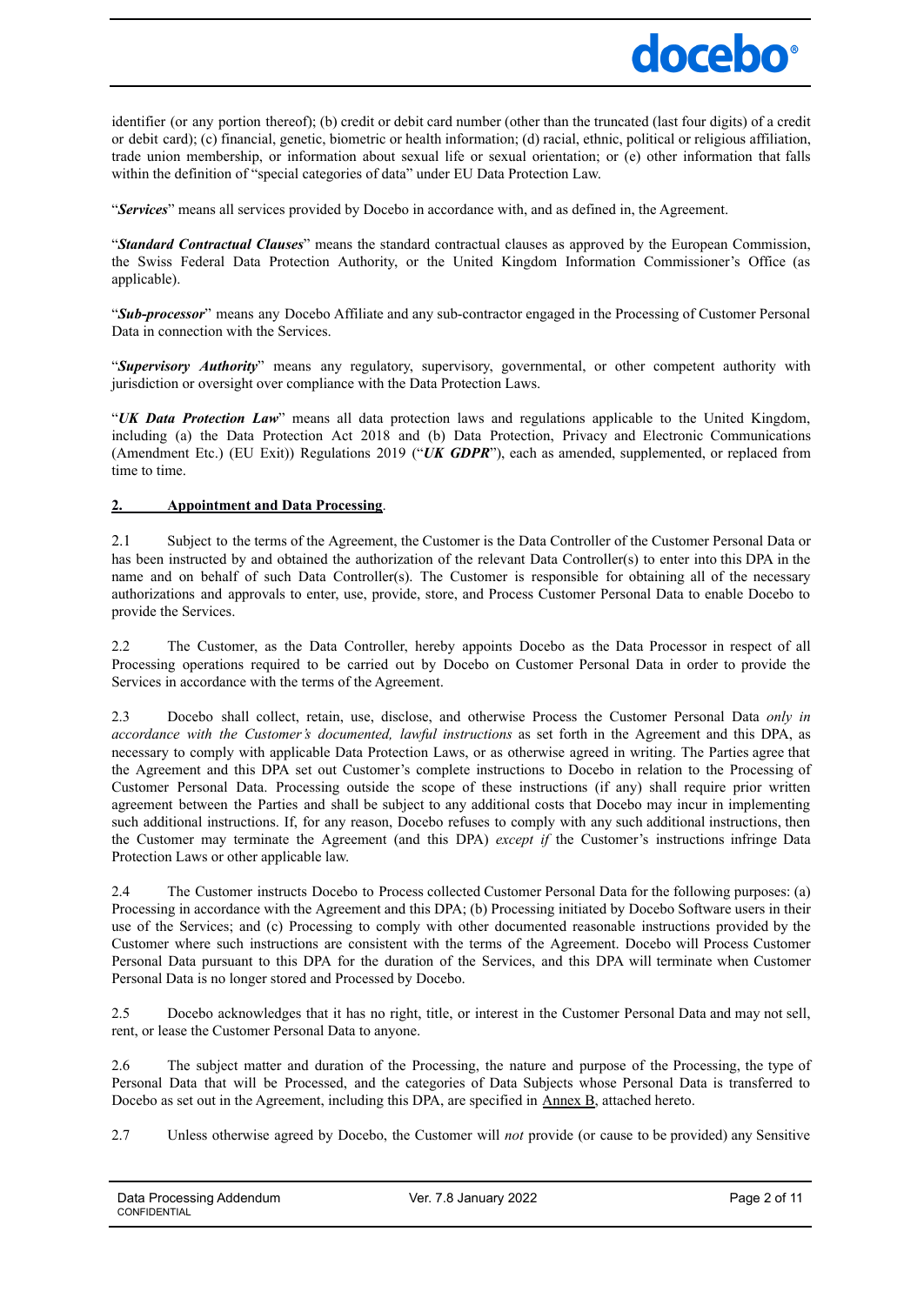

Data to Docebo for processing under the Agreement, and Docebo will have no liability whatsoever for Sensitive Data, whether in connection with a Security Breach or otherwise.

2.8 Docebo shall maintain complete, accurate, and up to date written records of all Processing activities carried out on behalf of the Customer containing information as required under any applicable Data Protection Laws.

2.9 Through the use of the Docebo Software, by means of Docebo's marketplace integrations features, as further described in the Agreement, the Customer, via its administrator(s), may elect to grant third-parties visibility to Customer Data. Nothing in this DPA prohibits (and, for the avoidance of doubt, Sections 3, 7 and 10 do not apply) Docebo transferring or making visible Customer Data to third-parties consistent with this Section 2.9, as directed by the Customer or the End Users through the Docebo Software.

## **3. Sub-Processing Provisions**.

## *3.1 General.*

- (a) The Customer acknowledges and agrees that Docebo Affiliates may be retained as Sub-processors, and Docebo and Docebo Affiliates, respectively, may engage third-party Sub-processors in connection with the provision of the Services, to fulfil its contractual obligations under this DPA, or to provide certain services on its behalf, such as providing support services to Docebo. Docebo and Docebo Affiliates have entered into and will maintain a written agreement with each Sub-processor containing data protection obligations not less protective than those in this DPA with respect to the protection of Customer Personal Data to the extent applicable to the nature of the Services provided by such Sub-processor.
- (b) Docebo currently utilizes the Sub-processors set forth in Annex D. Docebo shall notify the Customer of any amendment(s) to the list of the Sub-processors (including any addition or any replacement to the list). The Customer shall notify Docebo within thirty (30) days of the date of its receipt of Docebo's notice whether it accepts the amendment(s) to the list of Sub-processors or whether it has any objections, in which case, the Parties will meet to discuss the Customer's objections, acting reasonably and in good faith. If Docebo cannot reasonably accommodate a solution to the Customer's objection, then the Customer may terminate the Agreement and this DPA, by notice to Docebo. If the Customer does *not* object to the change(s) within thirty (30) days of the date of its receipt of Docebo's, notice, then the amendment(s) in the notice and the use of the new Sub-processor will be deemed accepted by the Customer.
- (c) Docebo will remain responsible for any acts or omissions of its Sub-processors to the same extent that Docebo would be liable if performing the Services of each Sub-processor directly under the terms of this DPA.

*3.2 Docebo Af iliates*. The Parties understand, acknowledge, and agree that, as of the date of the execution and delivery of the Agreement, Docebo S.p.A - Via Parco 47 - 20853 Biassono (MB) - ITALY, is the Docebo Affiliate who owns, develops, maintains, and operates the Docebo Software.

## 4. **Compliance with Laws**.

4.1 Each Party will comply with the Data Protection Laws applicable to it and binding on it in its respective access to and performance of the Services.

4.2 The Customer acknowledges that Docebo is not responsible for determining the requirements of all laws applicable to the Customer's business or that Docebo's provision of the Services meets or will meet the requirements of such laws. The Customer will ensure that Docebo's Processing of Customer Personal Data, when done in accordance with Customer's instructions, will not cause Docebo to violate any applicable law, regulation, or rule, including, without limitation, Data Protection Laws. Docebo shall promptly notify the Customer, in writing, unless prohibited from doing so under Data Protection Laws, if it becomes aware or believes that any data processing instruction from the Customer violates any Data Protection Laws.

4.3 The Customer represents and warrants that (a) it has complied, and will continue to comply with Data Protection Laws, in respect of its Processing of Customer Personal Data and any Processing instructions it issues to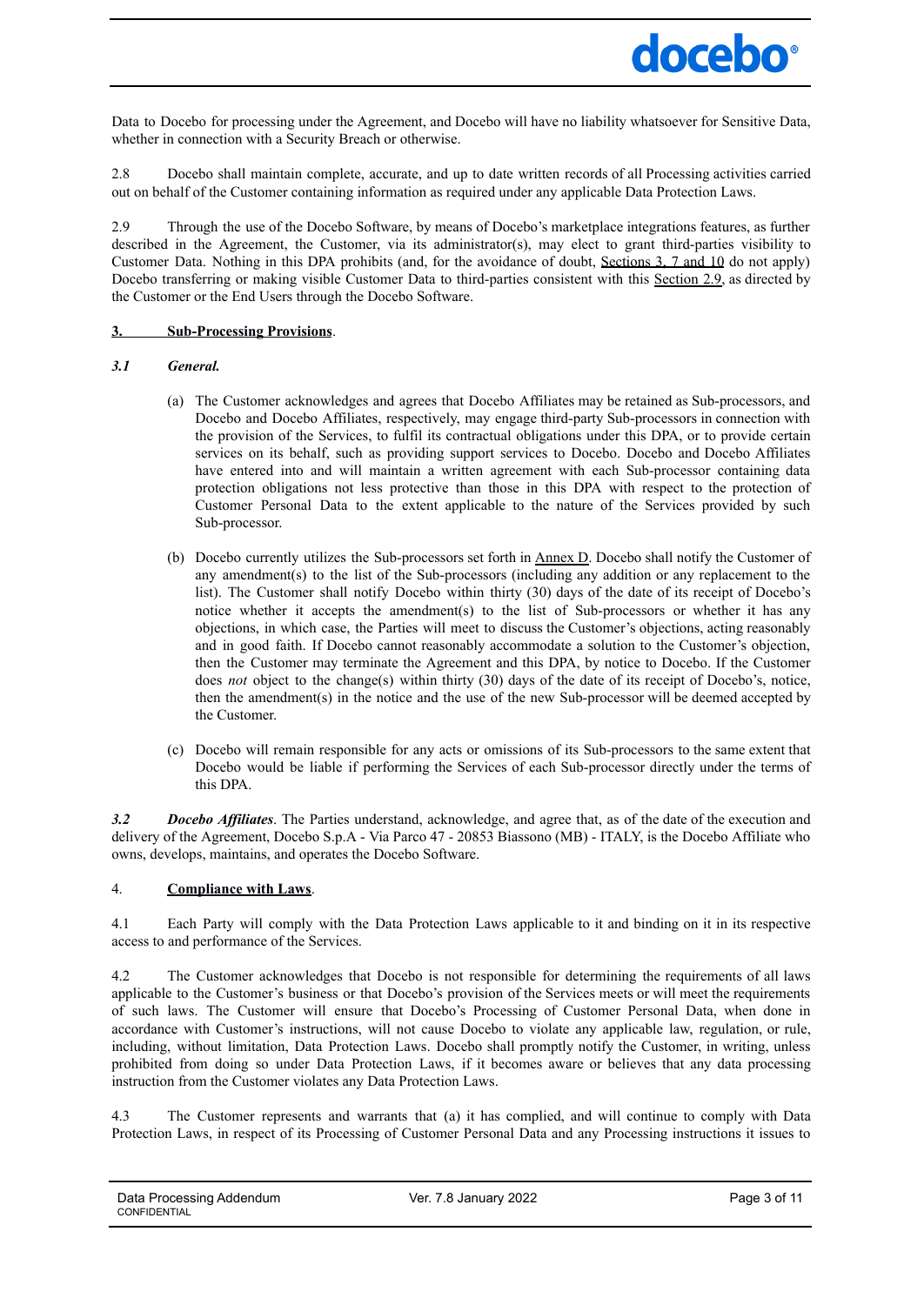

Docebo; and (b) it has provided, and will continue to provide, all notice and has obtained, and will continue to obtain, all consents and rights necessary under Data Protection Laws for Docebo to Process Customer Personal Data for the purposes described in the Agreement.

4.4 The Customer shall have sole responsibility for the accuracy, quality, and legality of Customer Personal Data and the means by which the Customer acquired Customer Personal Data. Without prejudice to the generality of the foregoing, the Customer agrees that it shall be responsible for complying with all laws (including Data Protection Laws) applicable to any content created, sent, or managed through the Services.

## 5. **Security Responsibilities of Docebo**.

5.1 Docebo shall implement and maintain appropriate technical and organizational security measures that are designed to protect Customer Personal Data from Security Breaches and designed to preserve the security and confidentiality of Customer Data in accordance with Docebo's "Information Protection and Security Standards" (the "**IPSS**") document, attached hereto as Annex A as it is in effect on the Effective Date of the Agreement, and as it is amended, from time to time, and available at *https://www.docebo.com/tos/Docebo\_DPA\_Annex\_A\_EN.pdf*. Docebo reserves the right to make changes to the IPSS, from time to time, to reflect technological developments and industry best practices; *provided, always*, that such changes do not result in any objective degradation to the security of Customer Data, the manner in which the Services are provided or which fall below the standard of any applicable law.

5.2 The technical and organizational security measures implemented by Docebo include (and will include at all material times), at a minimum, the following:

- (a) Docebo has implemented and will maintain appropriate procedures to ensure that unauthorized persons will not have access to Customer Data and to the systems used to process Customer Data, and that any persons authorized to have access to Customer Data will protect and maintain its confidentiality and security;
- (b) Docebo has implemented and will maintain appropriate measures to ensure that all employees and contractors involved in the processing of Customer Data are authorized personnel with a need to access the data, are bound by appropriate confidentiality obligations, and have undergone appropriate training in the protection and handling of Customer Data;
- (c) Docebo will take reasonable steps to ensure the reliability of any personnel who have access to Customer Data; and
- (d) Docebo will not copy or reproduce any Customer Data, except as technically necessary to provide the Services or as otherwise established in the Agreement or to comply with statutory data retention rules.

5.3 The Customer declares and confirms, as of the Effective Date of the Agreement, to have evaluated the security measures implemented by Docebo as providing an appropriate level of protection for the Customer Data, taking into account the risk associated with the processing of such information.

5.4 Notwithstanding the above, the Customer agrees that except as provided in this DPA, the Customer is responsible for its secure use of the Services, including securing its account authentication credentials and any API credentials (if applicable), protecting the security of Customer Data when in transit to and from the Services, and taking any appropriate steps to securely encrypt or backup any Customer Data uploaded to the Services.

## 6. **Security Breach Provisions**.

6.1 If Docebo becomes aware of a Security Breach, then Docebo shall, without undue delay: (a) notify Customer of the Security Breach; and (b) take reasonable steps to mitigate the effects and to minimize any damage resulting from the Security Breach.

6.2 In the event of a Security Breach, Docebo shall provide the Customer with all reasonable assistance in dealing with the Security Breach, in particular in relation to making any notification to a Supervisory Authority or any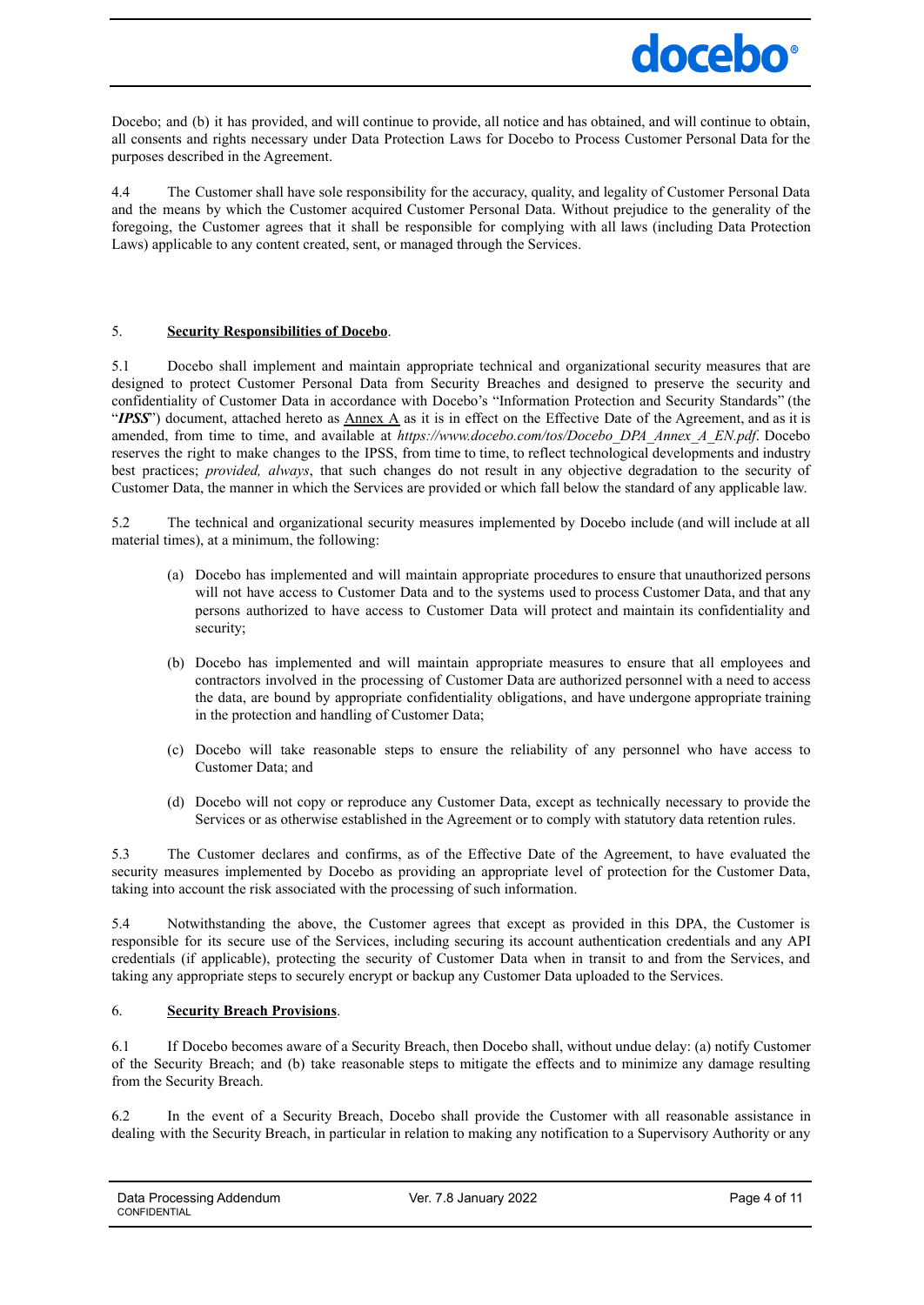

communication to Data Subject. In order to provide such assistance, and taking into account the nature of the Services and the information available to Docebo, the notification of the Security Breach shall include, at a minimum, the following:

- (a) A description of the nature of the Security Breach including the categories and approximate number of data records concerned;
- (b) The likely consequences of the Security Breach; and
- (c) The measures taken or to be taken by Docebo to address the Security Breach, including measures to mitigate any possible adverse consequences;

6.3 Where, and insofar as, it is not possible for Docebo to provide such information at the time of the notice, then such notice shall nevertheless be made, in as complete a form as possible, and the remaining required information may be provided by Docebo, in phases and as it shall become available, without undue delay.

- 6.4 The Customer agrees that:
	- (a) Any Unsuccessful Security Incident shall not be subject to the obligations imposed on Docebo under this Section 6. An "*Unsuccessful Security Incident*" occurs where there has been no unauthorized access to Customer Personal Data or to any Docebo controlled systems used to Process Customer Personal Data which may include, without limitation, pings and other broadcast attacks on firewalls or edge server, port scans, unsuccessful login attempts, denial of service attack, packet sniffing or similar incidents; and
	- (b) Docebo's obligation to report or respond to a Security Breach under this Section 6 is not and will not be construed as an acknowledgement by Docebo of any fault or liability of Docebo with respect to the Security Breach.

6.5 Notification of a Security Breach shall be made via (a) email and (b) telephonically to the referents specified in Annex B.

## **7. Data Quality, Retrieval, Return, and Destruction**.

7.1 Docebo will update, correct, or delete Customer Personal Data on the Customer's request.

7.2 Upon termination or expiration of the Agreement (including any Transition Services period, if applicable), when requested by Customer, Docebo will (at the Customer's election) delete or return to the Customer all of the Customer Personal Data (including copies) in its possession or control, except that this requirement shall not apply to the extent that Docebo is required by applicable law to retain some or all of the Customer Personal Data, or to the Customer Personal Data it has archived on back-up systems, which Docebo shall securely isolate, protect from any further Processing, treat as Confidential Information of the Customer, and eventually delete in accordance with Docebo's deletion policies, except to the extent required by applicable law.

7.3 On request from the Customer, Docebo will provide a portable copy of the Customer Personal Data in accordance with the Data Protection Laws with respect to Personal Data.

7.4 Any costs incurred by Docebo arising from Sections 7.1 to 7.3 shall be borne by Docebo. Any further costs incurred by Docebo arising from the Customer's specific requests that are different from the ones described in Sections 7.1 to 7.3 shall be borne by the Customer. Docebo shall provide an estimate of any such costs, which shall be agreed in writing by the Parties.

7.5 Notwithstanding the general requirements of Section 7.2, the Customer acknowledges that the Docebo Software relies on AWS), and that Docebo can only perform logical deletion. Terminated Customer Data stored in the Docebo Software is rendered unreadable or disabled by AWS and the underlying storage areas on the AWS network that were used to store the content are wiped, prior to being reclaimed and overwritten, in accordance with AWS standard policies including a secure decommissioning process. Docebo will carry out the logical deletion within thirty (30) days from the termination of the Agreement and, on the Customer request and may provide the Customer with written confirmation of such deletion.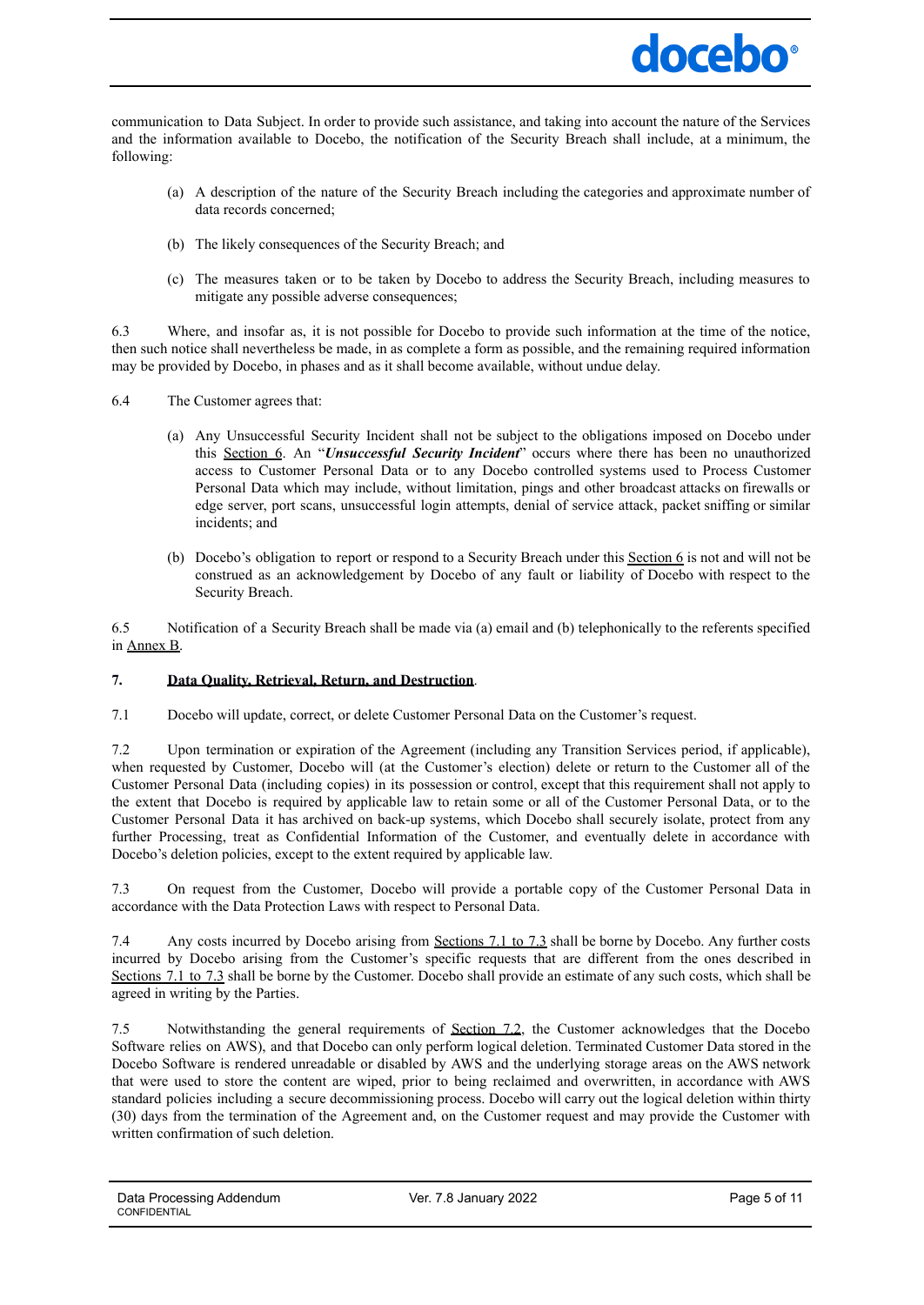## 8. **Information Security Assessment**.

8.1 Docebo will provide to the Customer and its duly authorized designees, during the term of this DPA, the information necessary to demonstrate the adequacy of Docebo's information security measures and compliance with each applicable Data Protection Law.

8.2 Docebo has obtained the third-party certifications and audits set forth in Docebo's IPSS. Upon the Customer's written request, and subject to the confidentiality obligations set forth in the Agreement, Docebo shall make available to the Customer (or the Customer's independent, third-party auditor that is not a competitor of Docebo) a copy of Docebo's most recent third-party audits or certifications, as applicable.

8.3 Upon request by Customer, Docebo will provide pre-filled and up to date information security related questionnaires based on commercially reasonable and industry benchmarked standards of reasonable comprehensiveness and completeness (*e.g.*, CSA CAIQ and SFG SIG) that allow the Customer to review and assess how security risks are managed by Docebo. The Customer acknowledges and agrees that, provided that such questionnaires adhere to the foregoing standard, such questionnaires shall be deemed to fulfill any Customer supplier's assessment initiative and the Customer agrees to waive any submission to Docebo of any other questionnaire covering materially the same information, which is based on any other format.

8.4 The Customer is responsible for reviewing the information made available by Docebo relating to data security and making an independent determination as to the adequacy of the provisions of this DPA in relation to the provision of the Services in meeting the Customer's requirements and legal obligations.

8.5 Docebo will allow for and contribute to verifications, including inspections, related to information and data security matters, subject to the following conditions:

- (a) The Customer may commission, at its own expenses, an independent expert, whose appointment shall be subject to Docebo's prior written approval, which shall not be unreasonably withheld, conditioned, or delayed; or
- (b) The Customer may directly perform all reasonable activities to check the measures taken by Docebo in furtherance of such matters, according to a methodology and timetable to be agreed upon between the Parties (acting reasonably and in good faith), and in accordance with Docebo's standard, commercially reasonable policies with respect to the conduct of such verifications, as they may then be in effect.
- (c) Verifications will be conducted no more than annually except cases required by law or following a Security Breach.

8.6 Subject to Docebo's prior written approval, the Customer may conduct, directly or through third parties (whose appointment shall also be subject to Docebo's prior written approval), and at its own expenses, penetration tests and vulnerability scans. Docebo shall allow such activities according to a methodology and timetable that will be agreed upon between the Parties (acting reasonably and in good faith) before starting any pen test activities, and in accordance with Docebo's standard, commercially reasonable policies with respect to such penetration tests and vulnerability scans. Such activities will be conducted on an annual basis and in any case no more than once every four months, upon agreement with Docebo.

*9.* **Assistance on Data Protection Impact Assessment**. To the extent required under applicable Data Protection Laws, Docebo will (taking into account the nature of the processing and the information available to Docebo) provide all reasonably requested information regarding the Services to enable the Customer to carry out data protection impact assessments or prior consultations with data protection authorities, as required by such Data Protection Laws. Docebo shall comply with the foregoing by: (a) complying with Section 8 (Information Security Assessment); (b) providing the information contained in the Agreement, including this DPA; and (c) if the foregoing clauses (a) and (b) are insufficient for the Customer to comply with such obligations, upon request, providing additional reasonable assistance (at the Customer's expense).

## 10. **International Transfers**.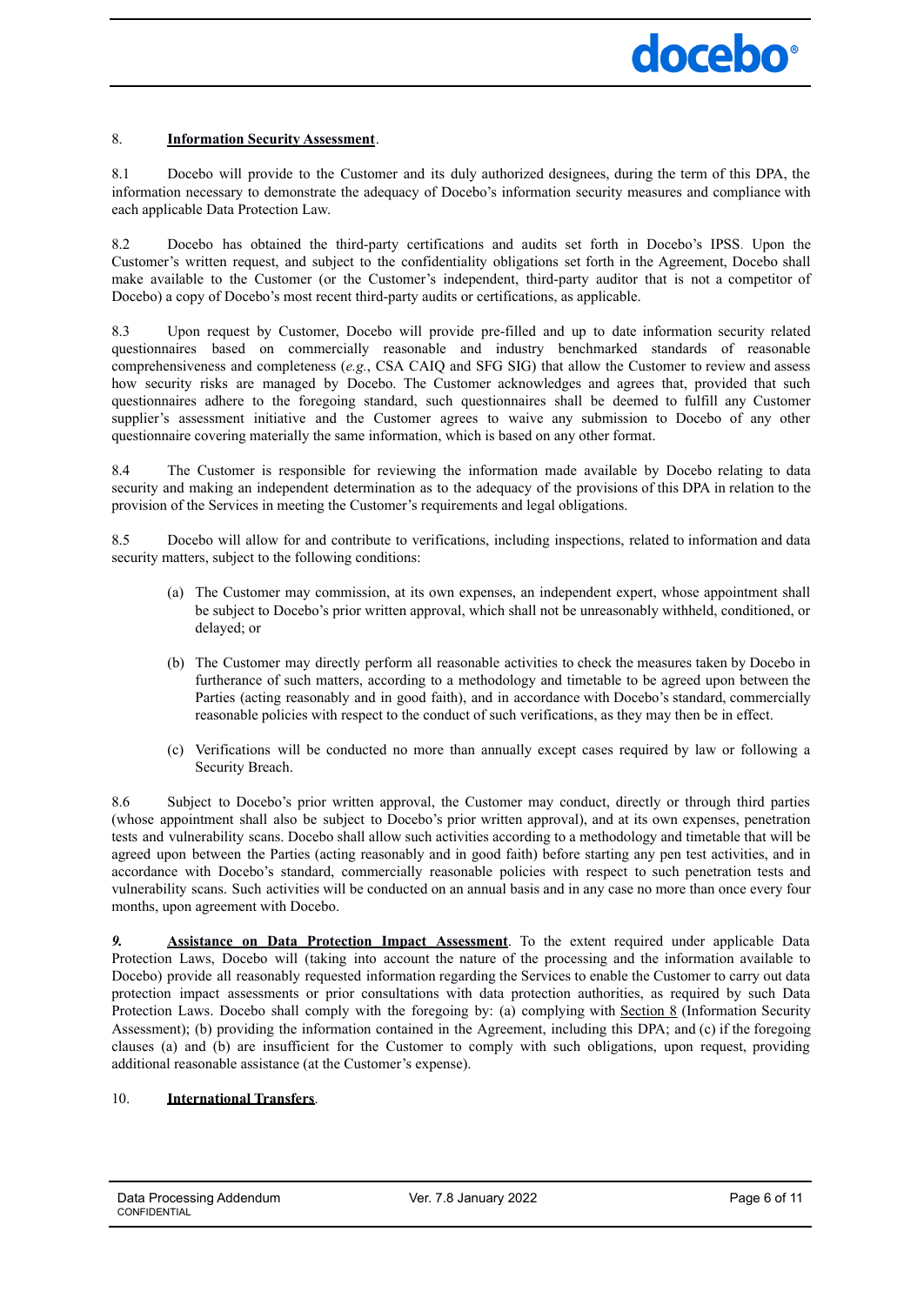# docebo<sup>®</sup>

*10.1* The Customer acknowledges that Docebo may transfer and process Customer Personal Data to and in the United States and anywhere else in the world where Docebo, Docebo Affiliates or its Sub-processors maintain data processing operations. Docebo shall, at all times, ensure that such transfers are made in compliance with the requirements of Data Protection Laws.

10.2 To the extent that Docebo is a recipient of and/or transfers Customer Personal Data protected by EU Data Protection Laws ("*EU Data*") outside of Europe to a country that is not recognized as providing an adequate level of protection for Personal Data (as described in applicable EU Data Protection Law), the Parties agree to abide by the Standard Contractual Clauses attached hereto as **Annex C**, which are incorporated by reference and form an integral part of this DPA. For the purposes of the descriptions in the Standard Contractual Clauses, Docebo agrees that it is the "data importer" and the Customer is the "data exporter". To the extent that: (a) the Customer is acting as a Data Controller of EU Data and Docebo is acting as a Data Processor of EU Data, Module Two of the Standard Contractual Clauses shall apply to such transfers of EU Data; and (b) the Customer is acting as a Data Processor of EU Data and Docebo is acting as a Data Processor of EU Data, Module Three of the Standard Contractual Clauses shall apply to such transfers of EU Data.

10.3 The Customer agrees that Docebo and its Sub-processors may carry out data Processing operations in countries that are outside of Europe, even where the Parties agreed that Docebo will host Personal Data in Europe and, if such non-European Processing is necessary for the operation of the Docebo Software or to provide support-related services to, or other services requested by, the Customer. Specifically, the Customer agrees that the provision of support services, as set out in the Agreement, may require access to Customer Personal Data by Docebo's operators from Europe, the USA, and/or Canada. In the case of any non-European Processing, the transfer of EU Data will be subject to the transfer mechanisms set out in Section 10.2 above.

10.4 To the extent Docebo adopts an alternative data export mechanism (including any new version of or successor to the Standard Contractual Clauses) for the transfer of EU Data not described in this DPA ("*Alternative Transfer Mechanism*"), the Alternative Transfer Mechanism shall apply instead of the transfer mechanisms described in this DPA (but only to the extent such Alternative Transfer Mechanism complies with applicable EU Data Protection Law and extends to the countries to which EU Data is transferred). In addition, if and to the extent that a court of competent jurisdiction or Supervisory Authority orders (for whatever reason) that the measures described in this DPA cannot be relied on to lawfully transfer EU Data (within the meaning of applicable EU Data Protection Law), Docebo may implement any additional measures or safeguards that may be reasonably required to enable the lawful transfer of EU Data.

## **11. Subject Access Requests and Other Communications**.

11.1 Docebo shall, to the extent it may be legally permitted, promptly notify the Customer if Docebo receives a request from a Data Subject to exercise the Data Subject's right of access, right to rectification, restriction of Processing, erasure (*i.e.*, "right to be forgotten"), data portability, objection to the Processing, or its right not to be subject to an automated individual decision making (with each such request being a "*Data Subject Request*"). If Docebo receives a Data Subject Request in relation to Customer Personal Data, Docebo will advise the Data Subject to submit their request to the Customer and the Customer will be responsible for responding to such request. For the avoidance of doubt, Docebo shall *not* be obligated to grant a Data Subject Request where the Data Subject is not entitled to the relief sought.

11.2 Docebo shall, at the request of the Customer, and taking into account the nature of the Processing, assist the Customer by appropriate technical and organizational measures, insofar as this is possible, for the fulfilment of the Customer's obligation to respond to a Data Subject Request under the Data Protection Laws and/or in demonstrating such compliance, where possible; *provided that* (i) the Customer is itself unable to respond without Docebo's assistance and (ii) Docebo is legally permitted to do so *and* the response to such Data Subject Request is required under the Data Protection Laws. To the extent legally permitted, the Customer shall be responsible for any reasonable costs arising from the Customer's request for such assistance by Docebo.

## 12. **Permitted Disclosures of Customer Data**.

12.1 Docebo may disclose Customer Data to the extent such data is required to be disclosed by law, by any government or regulatory authority, or by a valid and binding order of a law enforcement agency (such as a subpoena or court order), or other authority of competent jurisdiction.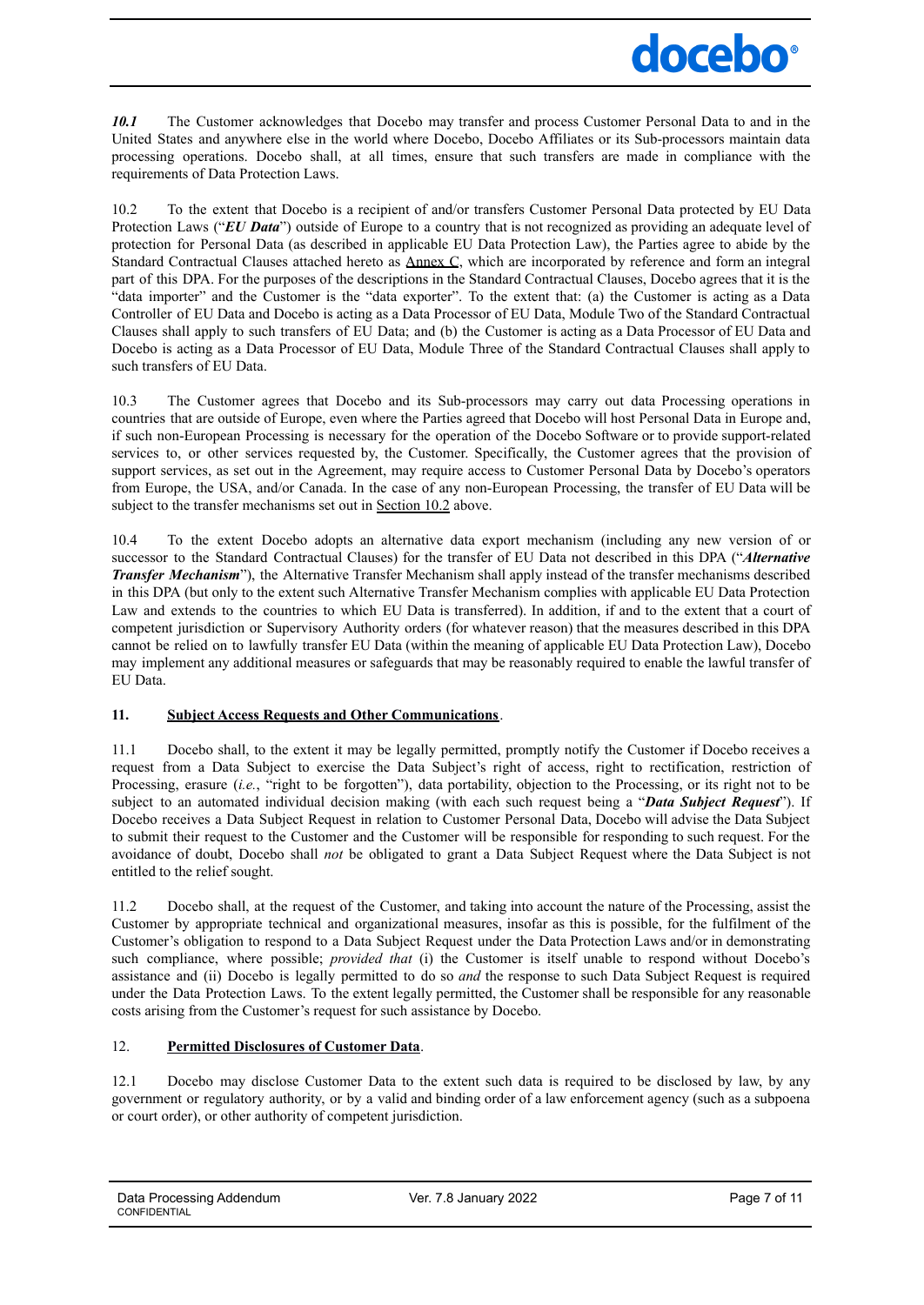

12.2 If any law enforcement agency government or regulatory authority sends Docebo a demand for disclosure of the Customer Data, then Docebo will attempt to redirect the law enforcement agency government or regulatory authority to request that data directly from the Customer and Docebo is entitled to provide the Customer's basic contact information to such law enforcement agency government or regulatory authority.

12.3 If compelled to disclose Customer Data pursuant to Section 12.1, then Docebo will give the Customer reasonable notice of the demand to allow the Customer to seek a protective order or other appropriate remedy.

13. **Liability; Limitations**. Each Party's and all of its Affiliates' liability, taken together and in the aggregate, arising out of or related to this DPA shall, in all cases, be limited to the extent that the same shall have been caused by such Party's actions, and shall be further subject to the exclusions and limitations of liability set forth in the Agreement, to the extent permitted by applicable Data Protection Laws.

**14. Entire Agreement**. This DPA supersedes and replaces all prior representations, understandings, communications, and agreements by and between the Parties in relation to the matters set forth in this DPA.

## 15. **Jurisdiction Specific Terms**.

15.1 To the extent Docebo Processes Customer Personal Data originating from and protected by Data Protection Laws in one of the jurisdictions listed in this Section 15, then the terms specified in Section 15, with respect to the applicable jurisdiction(s) ("*Jurisdiction-Specific Terms*") apply in addition to the terms of the DPA. In the event of any conflict or ambiguity between the Jurisdiction-Specific Terms and any other terms of the DPA, the applicable Jurisdiction-Specific Terms will take prevail, but only to the extent of the Jurisdiction-Specific Terms' applicability to Docebo.

#### 15.2 *State of California (US)*.

- (a) As it relates to the DPA, each of the following defined terms shall be further interpreted to include certain terms as they are defined under the CCPA: (a) "Data Controller" shall include "Business"; (b) "Data Processor" shall include "Service Provider"; (c) "Data Subject" shall include "Consumer"; and (d) "Personal Data" shall include "Personal Information".
- (b) Docebo shall Process Customer Personal Data only for the purposes described in the DPA and in accordance with the Customer's documented lawful instructions as set forth in the DPA, as necessary to comply with applicable law, as otherwise agreed in writing, including, without limitation, in the Agreement, or as otherwise may be permitted for "service providers" under the CCPA.
- (c) Notwithstanding any use restriction contained elsewhere in the DPA, Docebo shall process Customer Personal Data only to perform the Services and/or in accordance with the Customer's documented lawful instructions, except where otherwise required by applicable law.
- (d) Docebo may de-identify or aggregate Customer Personal Data as part of performing the Services specified in the DPA and the Agreement.
- (e) Where Sub-processors Process Customer Personal Data, Docebo takes steps to ensure that such Sub-processors are Service Providers under the CCPA with whom Docebo has entered into a written contract that includes terms substantially similar to the DPA or are otherwise exempt from the CCPA's definition of "sale". Docebo conducts appropriate due diligence on its Sub-processors.
- (f) Docebo's obligations regarding Data Subject Requests, as described in Section 11 of the DPA, shall apply to Consumer's rights under the CCPA.

15.3 *United Kingdom*. To the extent that Docebo Processes Customer Personal Data governed by UK Data Protection Law, the Parties acknowledge that data transfers originating from the United Kingdom to a third country will be governed by the Standard Contractual Clauses attached hereto as Annex E, which are incorporated by reference and form an integral part of this DPA and shall remain valid until amended, replaced, or repealed by the United Kingdom Information Commissioner's Office.

## *15.4 The People's Republic of China (Excluding Hong Kong, Macao, and Taiwan).*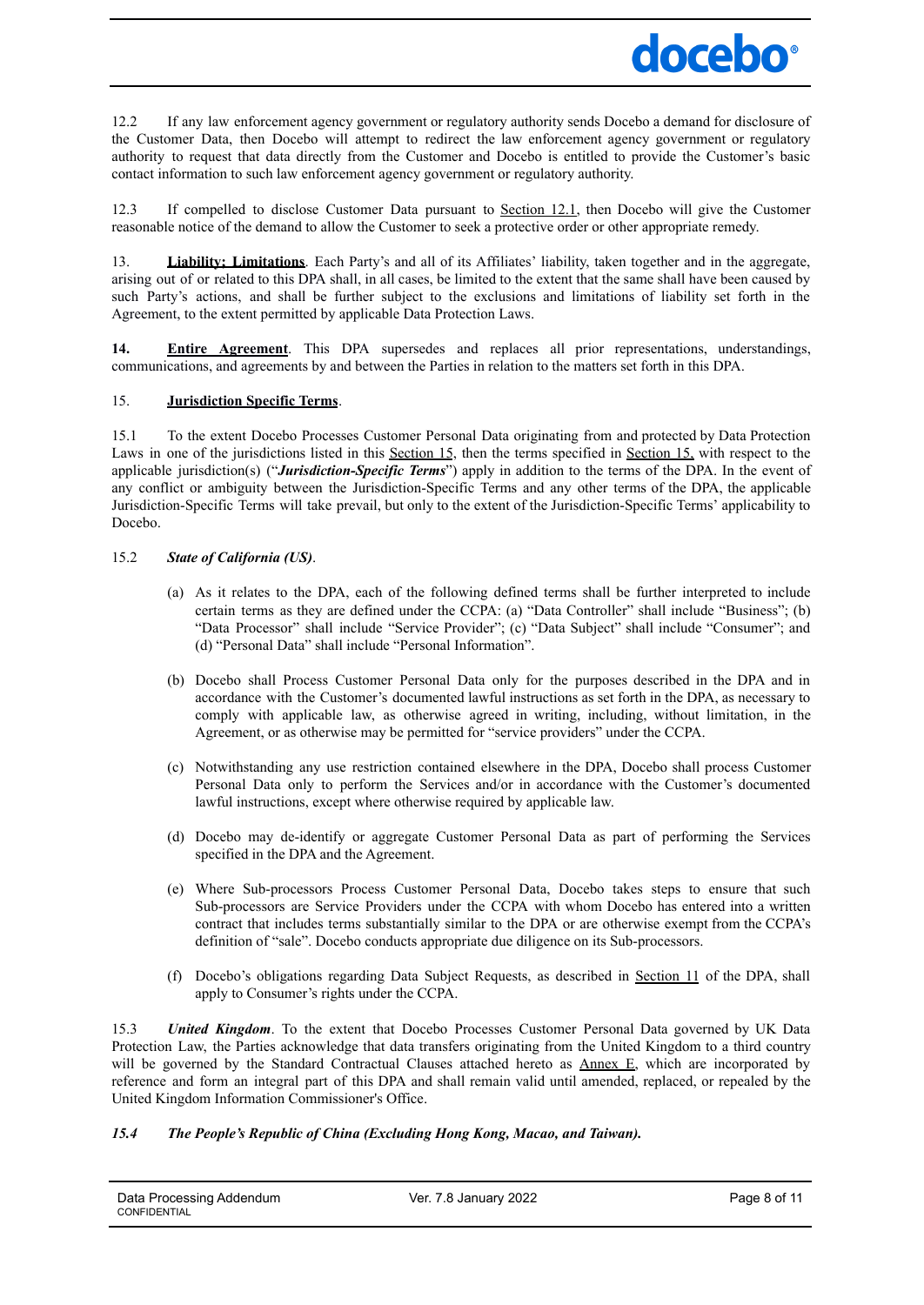

- (a) As it relates to the DPA, the following terms shall be defined as below:
	- i. "Personal Data" means "personal information" defined under the Personal Information Protection Law of the People's Republic of China ("*PIPL*");
	- ii. "Data Controller" means "personal information processor" defined under the PIPL;
	- iii. "Process", "Processing" or "Processed" means any operation or set of operations which is performed upon Customer Data, including Personal Data, whether or not by automated means, including but not limited to any collection, storage, use, handling, transmission, provision, disclosure and deletion thereof;
	- iv. "Sensitive Data" means the personal information that is likely to result in damages to the personal dignity of any natural person or damages to his or her personal or property safety once divulged or misappropriated, including the personal information regarding biometric identification, religious belief, specific identity, medical health, financial account and whereabouts and tracks, as well as the personal information of minors under the age of 14, or any other information that falls within the definition of "sensitive personal information" under the PIPL.
- (b) Where Docebo or any Sub-processor outside the People's Republic of China (excluding Hong Kong, Macao, and Taiwan) Processes Customer Personal Data to perform the Services according to the Agreement and the DPA, it shall be deemed a cross-border Personal Data transfer under the PIPL and both Customer and Docebo shall implement adequate and applicable procedural and contractual measures to ensure that such transfers are made in compliance with the requirements of the PIPL.

16. **Conflicts**. In the event of any conflict or inconsistency between this DPA and the Agreement, the provisions of the following documents (in order of precedence) will prevail: (a) the Standard Contractual Clauses; then (b) this DPA; and then  $(c)$  the Agreement.

17. **Translations**. Foreign translations of this DPA are reading translations only. In the event of any questions of interpretation or ambiguities, the English language version of this DPA will be binding and prevail.

*18.* **Annexes**. The following Annexes are provided via the links except for Annex B and are incorporated herein by reference.

**Annex A – "Information Protection and Security Standards"**. This annex is available, as amended from time to time, at: [https://www.docebo.com/tos/Docebo\\_DPA\\_Annex\\_A\\_EN.pdf](https://www.docebo.com/tos/Docebo_DPA_Annex_A_EN.pdf).

## **Annex B – "Details of Data Processing and Notification Referents"**.

**Annex C – "European Union Standard Contractual Clauses"**. This annex is available, as amended (by law only) from time to time, at: [https://www.docebo.com/tos/Docebo\\_DPA\\_Annex\\_C\\_EN.pdf.](https://www.docebo.com/tos/Docebo_DPA_Annex_C_EN.pdf)

**Annex D – "Sub-processors List"**. This annex is available, as amended from time to time in accordance with Section 3.1, at: [https://tos.docebo.com/Docebo-sub-processors-list.pdf.](https://tos.docebo.com/Docebo-sub-processors-list.pdf)

**Annex E – "United Kingdom Standard Contractual Clauses"**. This annex is available, as amended (by law only) from time to time, at: [https://tos.docebo.com/DPA\\_Annex\\_+E\\_UK\\_SCCs.pdf](https://tos.docebo.com/DPA_Annex_+E_UK_SCCs.pdf)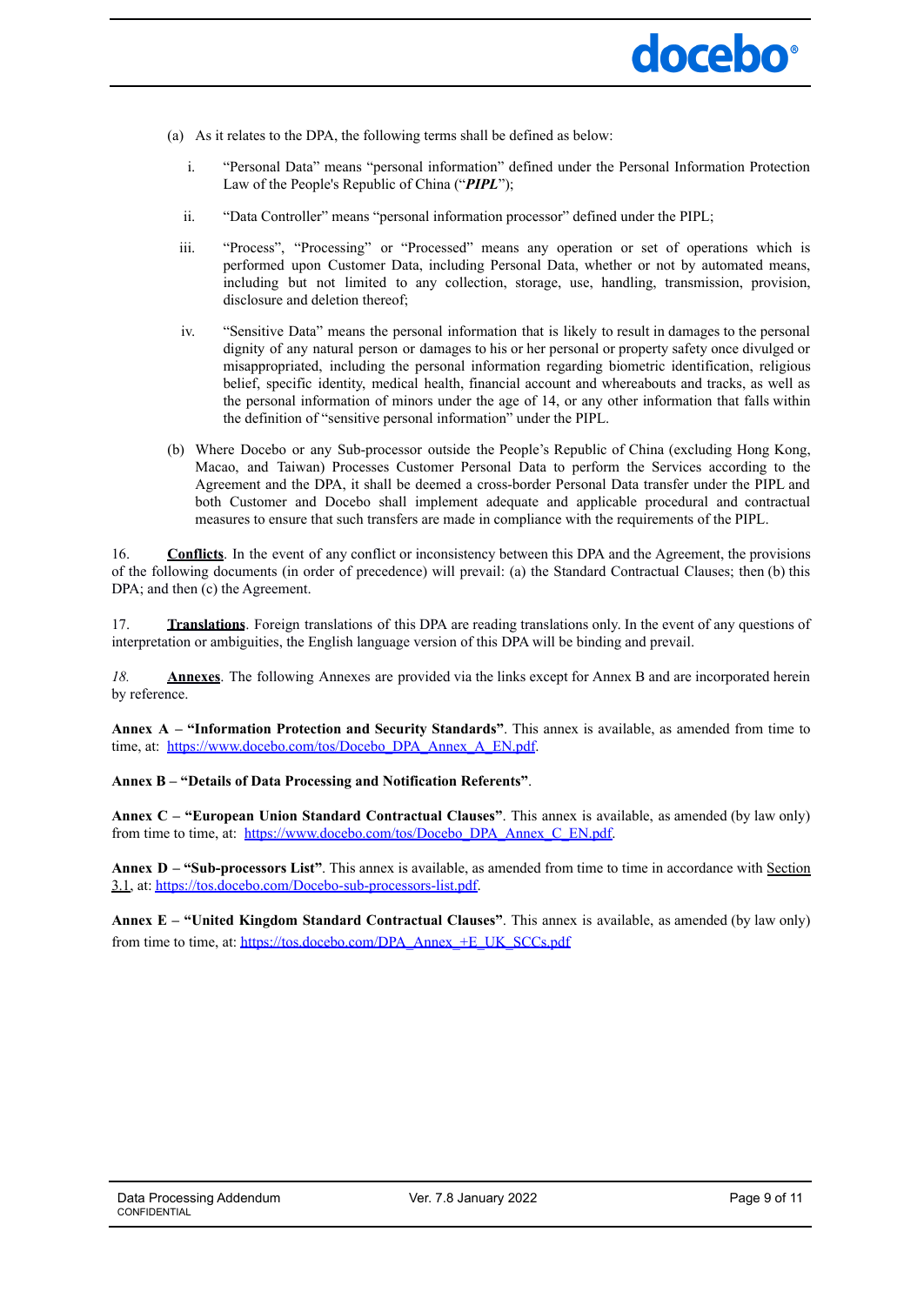

## **ANNEX B**

#### **DETAILS OF DATA PROCESSING AND NOTIFICATION REFERENTS**

## **DESCRIPTION OF TRANSFER**

*Categories of data subjects whose personal data is transferred*

- The categories of Data Subjects are:
	- o Customer personnel
		- Personnel of Customer's customers and partners
	- o Other:

## *Categories of personal data transferred*

- The categories of Personal Data transferred are:
	- o First and last name
	- o Contact details (email address)<br>
	o Formal learning tracking in
	- Formal learning tracking information (course completion status, final results/score, certificates)
	- o Informal learning tracking (asset publication/fruition tracking, asset ranking)
		-
	- o Questions/Answers tracking Learn skill mapping/evaluation
	- o Other:

Sensitive data transferred (if applicable) and applied restrictions or safeguards that fully take into consideration the nature of the data and the risks involved, such as for instance strict purpose limitation, access restrictions (including access only for staff having followed specialised training), keeping a record of access to the data, restrictions for *onward transfers or additional security measures.*

No sensitive data will be transferred from the data exporter to the data importer.

*The frequency of the transfer (e.g. whether the data is transferred on a one-of or continuous basis).*

The frequency of the transfer will be on a continuous basis.

*Nature of the processing.*

The nature of the Processing of Personal Data is to provide the Services in accordance with the Agreement.

*Purpose(s) of the data transfer and further processing.*

Docebo will Process Personal Data as necessary to perform the Services pursuant to the Agreement, as further specified in the DPA, and as further instructed by Customer in its use of the Services.

The period for which the personal data will be retained, or, if that is not possible, the criteria used to determine that *period.*

Unless otherwise agreed in writing, the period for which the Personal Data will be retained until thirty (30) days following the termination or expiration of the Agreement.

*For transfers to (sub-) processors, also specify subject matter, nature and duration of the processing.*

The subject matter and nature of the processing by Sub-processors are specified in Annex D of the DPA. The duration of the processing carried out by Sub-processors will be until thirty (30) days following the termination or expiration of the Agreement unless otherwise agreed.

## **NOTIFICATIONS**

Any notification shall be made to:

Name<sup>.</sup>